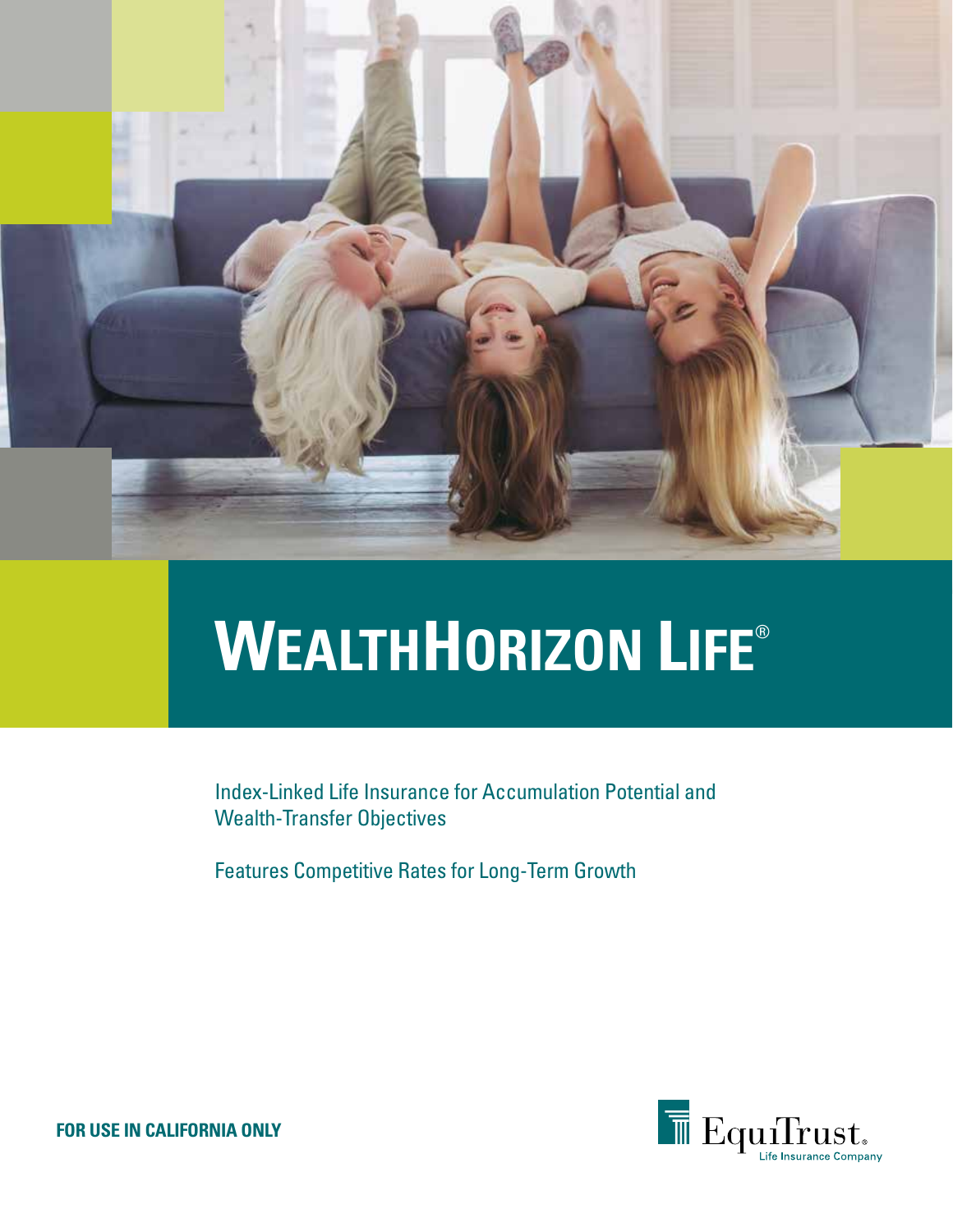### **EquiTrust is a Name You Can Trust**

When you choose EquiTrust as a financial partner, you can rest assured your life policy is backed by conservative investment strategies, anchored by a disciplined and diversified management style. EquiTrust is supported by a history of success, experience and strength. Magic Johnson Enterprises – a diversified consortium of business entities and partnerships – owns a controlling interest in EquiTrust.

# *Do you seek a secure financial foundation with the potential to grow at index-linked rates?*

## *Are you concerned about liquidity to cover expenses in the future?*

As you continue to build for a secure financial future, some key priorities likely include

- accumulation potential while minimizing downside risk,
- access to funds, particularly in the event of unexpected medical issues, and
- providing for loved ones in the event of death

WealthHorizon Life is a life insurance policy designed to provide guarantees. It provides important protection against unexpected events as well as assurance on death-benefit amounts and against policy lapse.

WealthHorizon Life enables you to:

- Earn attractive index-linked credits while avoiding value declines
- Grow your estate for a tax-advantaged transfer to heirs
- Access living benefits in case of certain medical conditions
- Take penalty-free withdrawals after the first year
- Provide an income-tax-free death benefit to beneficiaries

#### **When the Market is Up...You're Up! When it's Down...You're Not!**

Funds in a WealthHorizon Life insurance policy are not invested directly in the market and are not directly exposed to market risk. You earn index-linked credits based on positive changes of the selected index strategy. And you benefit from tax-deferred earnings, withdrawal privileges, death protection for your heirs.

You may choose among several accounts – including the 1-Year Interest Account which earns a fixed interest rate, and a variety of Index Accounts that earn credits based on changes in either the S&P 500 index®1, or custom, risk controlled indices: Barclays Focus50 Index2 and the S&P MARC 5% Excess Return Index.<sup>1</sup>

On policy anniversaries, "index credits" are determined on the Index Accounts and applied to your policy's current accumulation value. Index credits are based on index performance. If the index declines, your accumulation value is not impacted.

On each policy anniversary, you have the ability to transfer money among the various accounts offered in your policy. After a transfer, the remaining balance in a given option, if any, must be at least \$2,000.

At the end of 10 years, surrender charges no longer apply. You continue to earn interest and index credits on an income-tax deferred basis.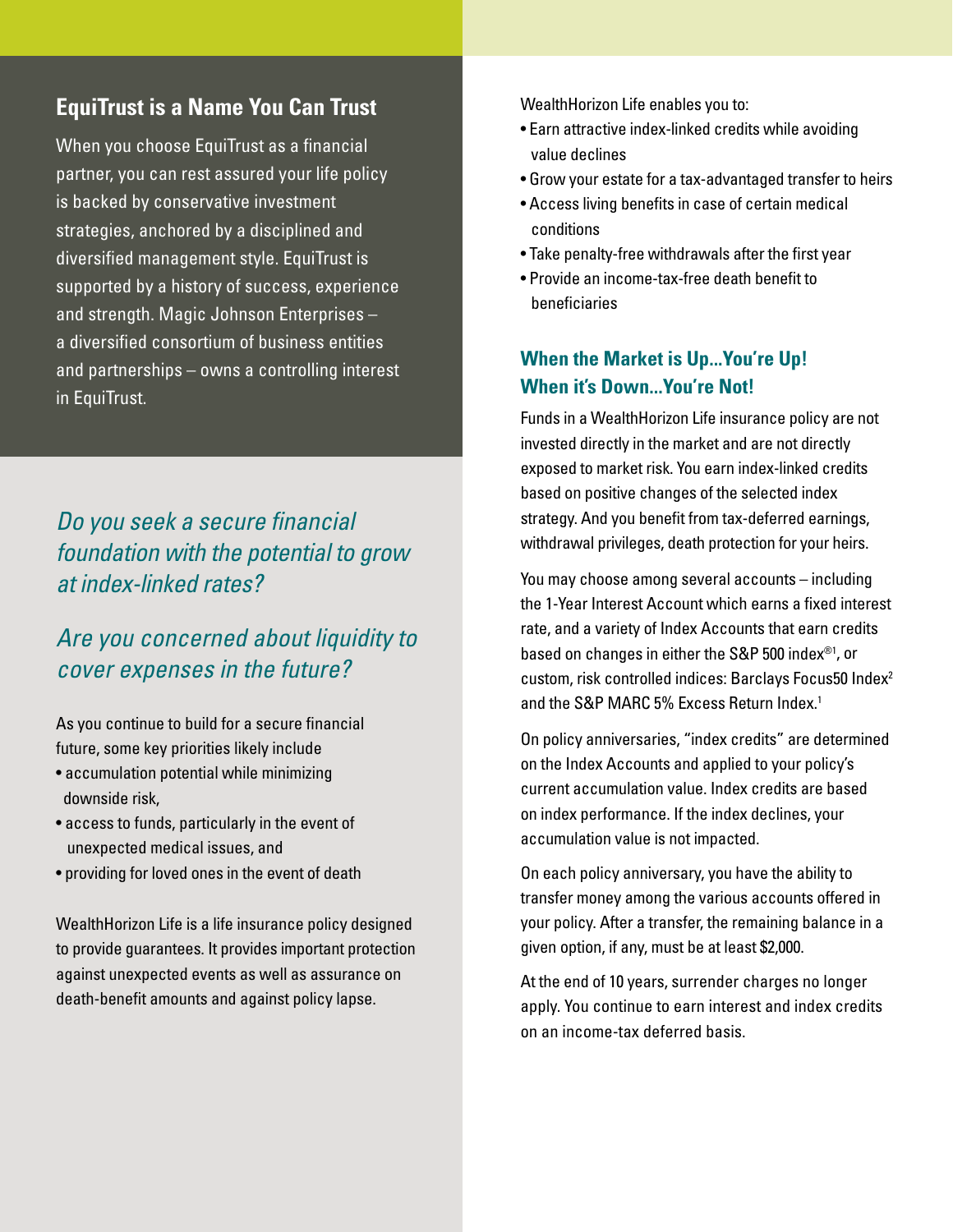#### **Leave a Legacy with WealthHorizon Life**

The concept is simple. Any increase in the accumulation value of your policy grows income-tax deferred during your lifetime. The policy pays a death benefit to your beneficiaries when you die.3 You can purchase a policy quickly; policies are usually issued within a week of premium payment. Life insurance death benefits generally pass to your beneficiaries free of federal income taxes.4 And because the death proceeds generally bypass probate, money can pass to beneficiaries more quickly.

#### **What Does "Income-Tax Free" Mean to Your Beneficiaries?**

If you use a taxable savings vehicle for your money, upon your death, a substantial portion may be paid in taxes. With a WealthHorizon Life insurance policy, the death benefit received by your beneficiaries is generally income-tax free and does not pass through probate.4



## **Comparison of a Life Insurance Policy Death Benefit with a Taxable Investment**



This example is hypothetical and for illustrative purposes only. Assumptions: Female, age 65, standard non-tobacco rating class with a \$50,000 single premium. Taxable investment assumes a 3.0% interest rate and a 24% income tax bracket. Taxes are paid from the taxable investment. All other interest is reinvested. This hypothetical chart compares a potential death benefit that may be payable to a beneficiary of a life insurance contract with a taxable investment.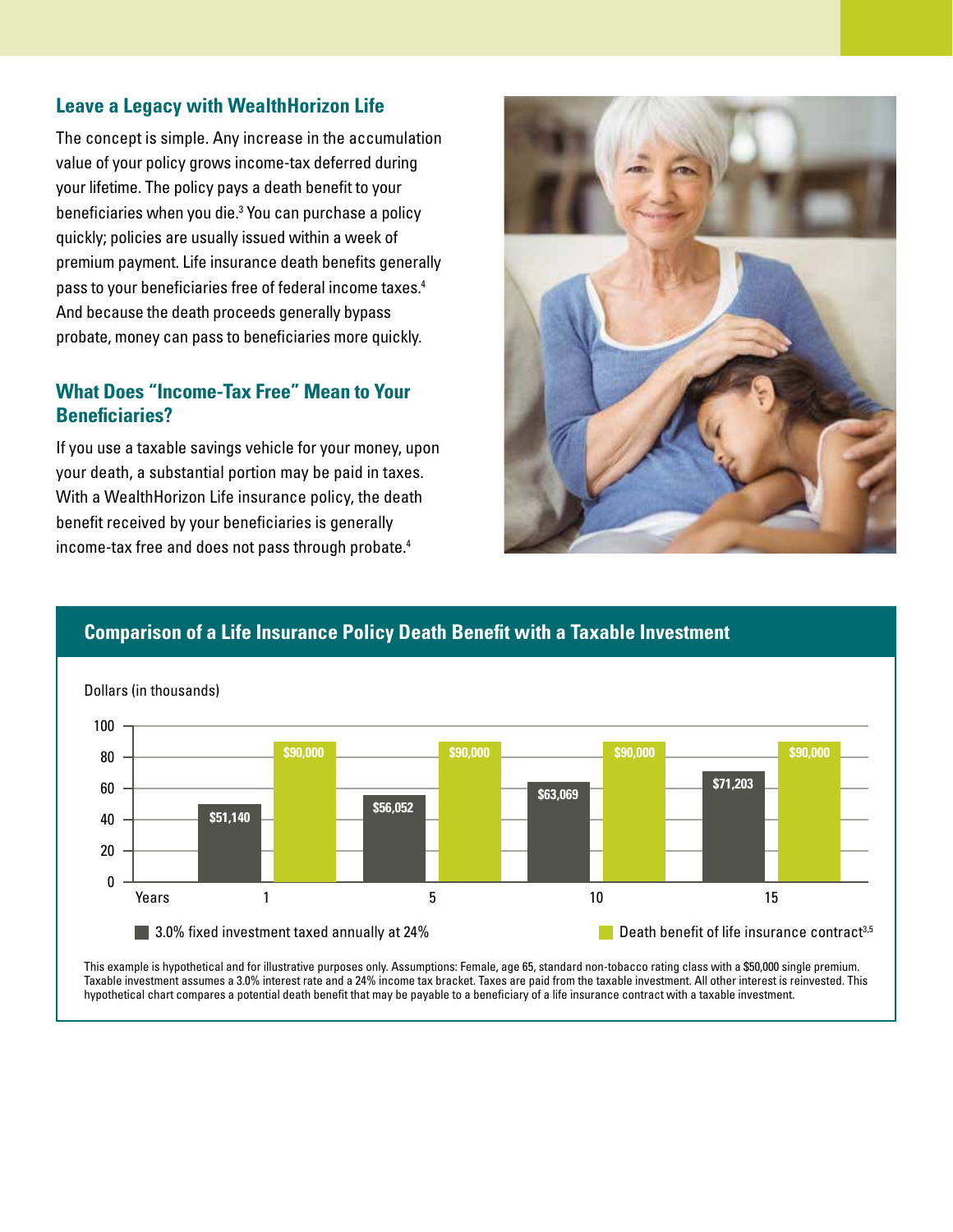

#### **What If You Need Access to Your Money?**

Only money not needed to meet current and foreseeable living expenses should be placed in a WealthHorizon Life policy. However, if you need cash, you may take either a loan on your policy, or a withdrawal that may be penalty-free in certain instances.6,7 Most WealthHorizon Life policies are classified as a Modified Endowment Contract (MEC). Distributions, including loans, from a MEC are generally treated first as taxable distributions to the extent of gain in the policy and then as tax-free recovery of cost basis.

#### **What If You Encounter an Illness?**

The Accelerated Death Benefit Rider gives you access to cash if the insured is diagnosed with a chronic or terminal illness. Death benefits may be "accelerated" to help meet health-related expenses during the insured's lifetime – and may be taken on more than one occasion. The rider is included with your policy at no additional cost.8 Accelerated Death Benefits may be received federal income-tax free.

#### **The Value of Accelerated Death Benefits\***

For the 65-year-old woman in the previous example with \$50,000 premium, Accelerated Death Benefits would be available for these amounts in the event of one of the following health-related conditions.8

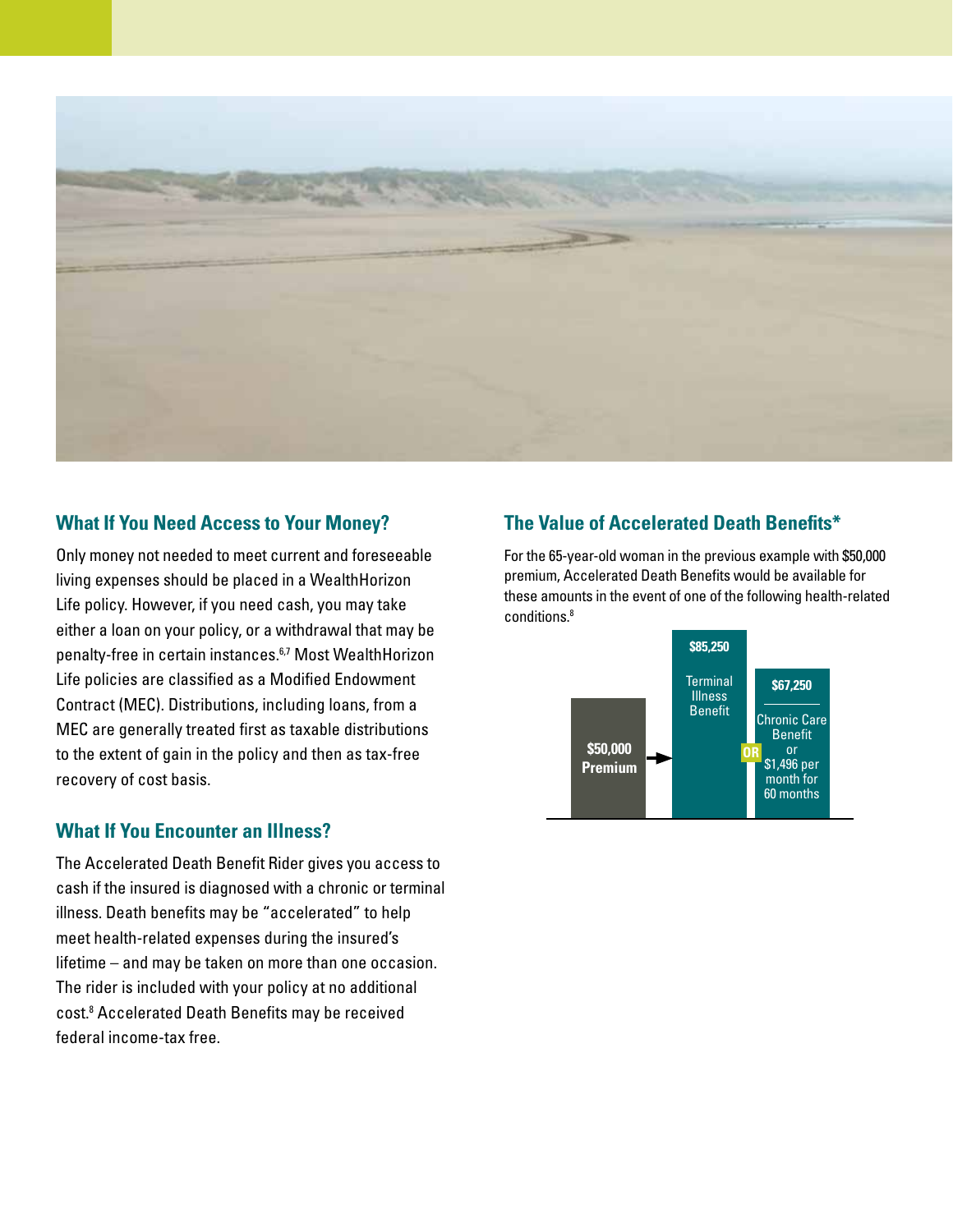

#### **Simple, Fast and Convenient**

Starting your policy requires only two easy steps.

- **Simple Application.** The application which can be completed either electronically or on paper – includes several health-history "pre-qualification" questions.
- **UnderWRITE-NOW Processing.®** Underwriting decisions can be made within minutes – in most cases – after a short interview by phone that your agent will initiate and in which you will participate. The interviewer will review the health questions on the application and may ask for additional information or clarification. At the conclusion of the interview, your agent will be notified if your application is approved – or, in rare cases, if additional information is needed. If the premium amount (or combined premium with owner's other EquiTrust policies) is \$250,000 or more, a more thorough review of medical history is conducted.

#### **Is WealthHorizon Life Right For You?**

- Would you like income-tax deferred growth potential during your lifetime?
- Do you have financial reserves earmarked for your loved ones or favorite charity?
- Are you concerned about access in the event of a chronic or terminal illness?
- Would you like to avoid income tax on amounts payable to your beneficiaries upon your death?

#### **Benefits For You and Your Family**

WealthHorizon Life makes leaving a legacy for your family as easy as possible.

- $\bullet$  Immediate death benefit<sup>3</sup>
- Death benefit received generally income-tax free
- Avoids probate
- Cash accessible through Accelerated Death Benefits<sup>8</sup>, loans<sup>6</sup> or withdrawals

**Talk to your insurance agent today about how WealthHorizon Life insurance can help you build wealth and leave a legacy for your family or charity.**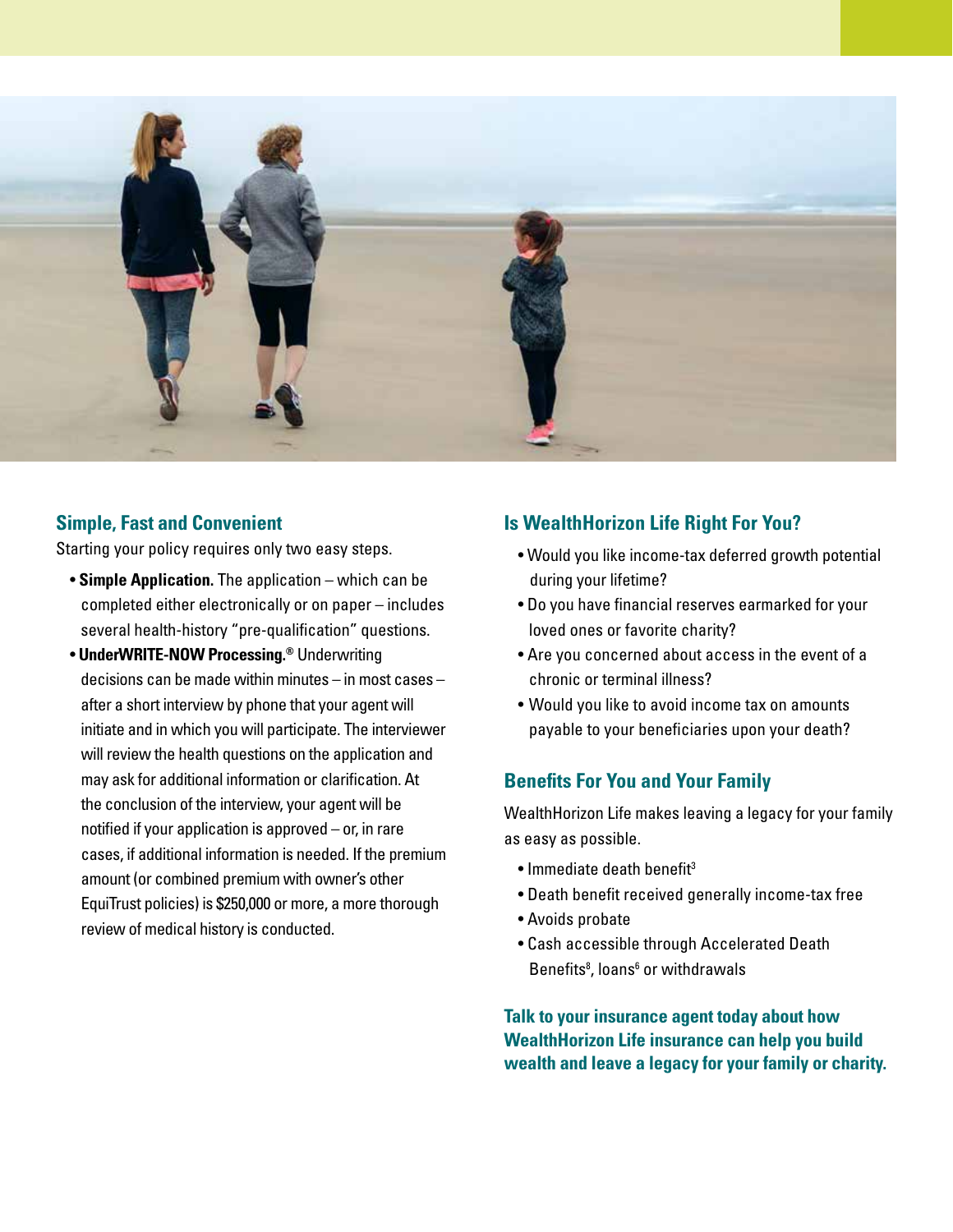| <b>Product Details</b>                               |                                                                                                                                                                                                                                                                                                                                                                                                                                                                                                                                                                                                                                                                   |
|------------------------------------------------------|-------------------------------------------------------------------------------------------------------------------------------------------------------------------------------------------------------------------------------------------------------------------------------------------------------------------------------------------------------------------------------------------------------------------------------------------------------------------------------------------------------------------------------------------------------------------------------------------------------------------------------------------------------------------|
| <b>Premiums</b>                                      | Your policy is funded with a single premium which will be allocated among the accounts<br>shown below based on your instructions. No additional premiums are allowed.                                                                                                                                                                                                                                                                                                                                                                                                                                                                                             |
| <b>Barclays Focus50 Index</b>                        | 1-Year Point-to-Point Participation Index Account - If the Barclays Focus50 Index<br>value at the end of the contract year is greater than the index value at the beginning<br>of the contract year, you receive index credits based on that increase multiplied by<br>the participation rate. The participation rate is reset annually.                                                                                                                                                                                                                                                                                                                          |
| <b>S&amp;P MARC 5% Excess</b><br><b>Return Index</b> | 1-Year Point-to-Point Participation Index Account - If the S&P MARC 5% Excess<br>Return Index value at the end of the contract year is greater than the index value at<br>the beginning of the contract year, you receive index credits based on that increase<br>multiplied by the participation rate. The participation rate is reset annually.                                                                                                                                                                                                                                                                                                                 |
| S&P 500 <sup>®</sup> Index<br><b>Accounts</b>        | 1-Year Point-to-Point Cap Index Account - If the index value at the end of the policy<br>year is greater than the index value at the beginning of the policy year, you receive<br>index credits based on that increase up to a specified cap. The cap is reset annually.                                                                                                                                                                                                                                                                                                                                                                                          |
|                                                      | 1-Year Monthly Average Participation Index Account - If the average of the monthly<br>index values for the contract year is greater than the index value at the beginning of<br>the contract year, you receive index credits based on that increase multiplied by the<br>participation rate. The participation rate is reset annually.                                                                                                                                                                                                                                                                                                                            |
| <b>Fixed Rate</b>                                    | <b>1-Year Interest Account</b> – A one-year fixed interest rate is set when your policy is<br>issued. The rate is reset annually, and provides a fixed rate that you may prefer for a<br>portion of your assets.                                                                                                                                                                                                                                                                                                                                                                                                                                                  |
| <b>Barclays Focus50 Index</b>                        | The Barclays Focus50 Index seeks growth opportunities while limiting volatility<br>through exposure to a dynamic combination of U.S. stocks and U.S. Treasury<br>Indices. Low Volatility U.S. stocks are used because, historically, they have tended<br>to outperform other, higher volatility stocks, on a risk-adjusted basis. The addition<br>of Treasuries adds a diversification benefit and a potential reduction in risk. To<br>further control risk, the index aims to limit its annual volatility to a 5% target using<br>a process called volatility control. For more information on this index, visit<br>Indices.Barclays/Focus50, ticker: BXIIF50E. |
| <b>S&amp;P MARC 5% Excess</b><br><b>Return Index</b> | The S&P MARC 5% Excess Return Index seeks to provide multi-asset diversification<br>within a simple risk weighting framework, tracking three underlying component<br>indices that represent three asset classes: equities, commodities, and fixed income.<br>S&P MARC 5% Excess Return Index is dynamically rebalanced between the three<br>indices and the cash component to target a 5% level of volatility. For more information<br>on this index, visit SPIndices.com, ticker: SPMARC5.                                                                                                                                                                       |
| <b>Accumulation Value</b>                            | Your policy value will be credited interest based on the accounts chosen. Cost of<br>insurance charges will be deducted monthly in all years. The monthly policy fee is \$10,<br>all years. There is also a monthly per-\$1,000 policy expense charge in years 1-10.                                                                                                                                                                                                                                                                                                                                                                                              |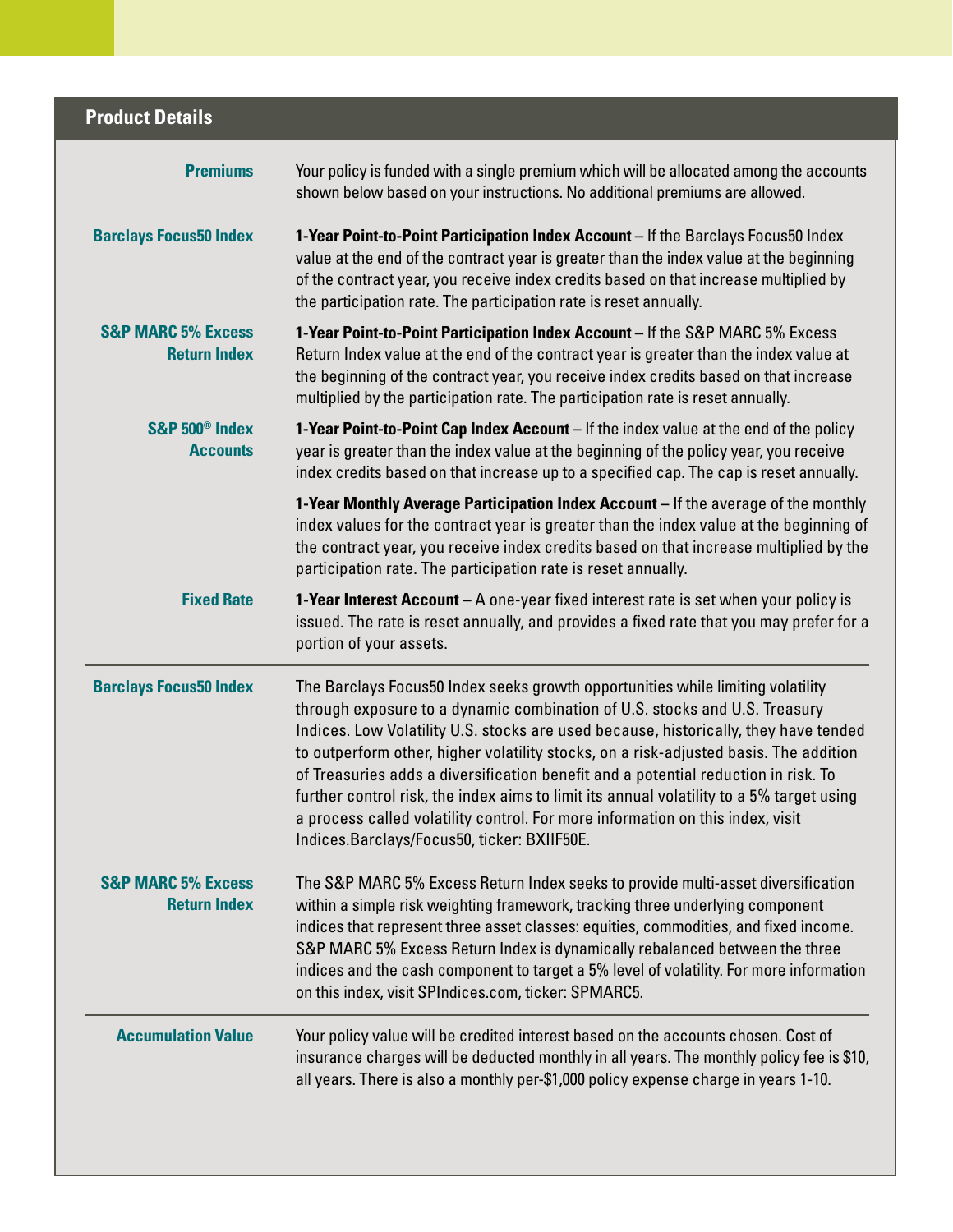| <b>Product Details</b>                        |                                                                                                                                                                                                                                                                                                                                                                                                                                                                                                                                                                                                                                     |     |                       |          |          |          |          |         |         |         |          |  |
|-----------------------------------------------|-------------------------------------------------------------------------------------------------------------------------------------------------------------------------------------------------------------------------------------------------------------------------------------------------------------------------------------------------------------------------------------------------------------------------------------------------------------------------------------------------------------------------------------------------------------------------------------------------------------------------------------|-----|-----------------------|----------|----------|----------|----------|---------|---------|---------|----------|--|
| <b>Access to Policy</b><br><b>Cash Value</b>  | <b>Withdrawals</b> – After the first policy year, you may withdraw up to 5% of your<br>Accumulation Value each policy year without a surrender charge. Withdrawals of<br>more than 5% are subject to a surrender charge. A \$25 fee will be assessed on any<br>partial withdrawal. <sup>7</sup><br>Loans - Loans are available from your policy. Loans will be charged at a<br>declared rate.                                                                                                                                                                                                                                       |     |                       |          |          |          |          |         |         |         |          |  |
| <b>Surrender Charges<sup>9</sup></b>          | The policy can be surrendered (fully or partially) at any time. Surrenders in excess<br>of a penalty-free withdrawal may be subject to a surrender-charge based on the<br><b>Accumulation Value.</b>                                                                                                                                                                                                                                                                                                                                                                                                                                |     |                       |          |          |          |          |         |         |         |          |  |
|                                               | Year<br><b>Charge</b>                                                                                                                                                                                                                                                                                                                                                                                                                                                                                                                                                                                                               | 12% | $\overline{2}$<br>12% | 3<br>12% | 4<br>12% | 5<br>11% | 6<br>10% | 7<br>8% | 8<br>6% | 9<br>4% | 10<br>2% |  |
| <b>Access to Your</b><br><b>Death Benefit</b> | If the insured's health condition declines during the insured's lifetime, a portion of the<br>policy's death benefit is available to help with health-related and other expenses. <sup>8</sup> The<br>Death Benefit may be accelerated upon certification for one of the following events.                                                                                                                                                                                                                                                                                                                                          |     |                       |          |          |          |          |         |         |         |          |  |
|                                               | <b>Terminal Illness</b> – If the insured person becomes terminally ill, with a life expectancy<br>of less than 12 months, the owner may accelerate the death benefit. The accelerated<br>amount will be adjusted by a discount factor.                                                                                                                                                                                                                                                                                                                                                                                              |     |                       |          |          |          |          |         |         |         |          |  |
|                                               | <b>Chronic Care</b> – If the insured person is diagnosed as chronically ill, the owner may<br>accelerate up to 100% of the death benefit to be paid out either monthly or in a lump<br>sum. Lump sum payment amounts will be adjusted by a discount factor. The insured<br>must be unable to perform two of six Activities of Daily Living for at least 90 con-<br>secutive days, or require substantial supervision due to severe cognitive impairment<br>to be considered chronically ill.                                                                                                                                        |     |                       |          |          |          |          |         |         |         |          |  |
| <b>Death Benefit</b>                          | Upon the insured's death, the beneficiaries will receive the policy death benefit<br>provided the policy is in force. <sup>3</sup> The Death Benefit amount will be the greater of:<br>. The face amount on the date of death, less any loan balance; or<br>. The greater of the Accumulation Value or the Minimum Guaranteed Cash Value on<br>the date of death, multiplied by the Minimum Required Death Benefit Percentage less<br>any loan balance.<br>Your agent will provide an illustration that shows the death benefit. Death Benefits are<br>reduced by withdrawals, loans and payment of any Accelerated Death Benefits. |     |                       |          |          |          |          |         |         |         |          |  |
|                                               |                                                                                                                                                                                                                                                                                                                                                                                                                                                                                                                                                                                                                                     |     |                       |          |          |          |          |         |         |         |          |  |